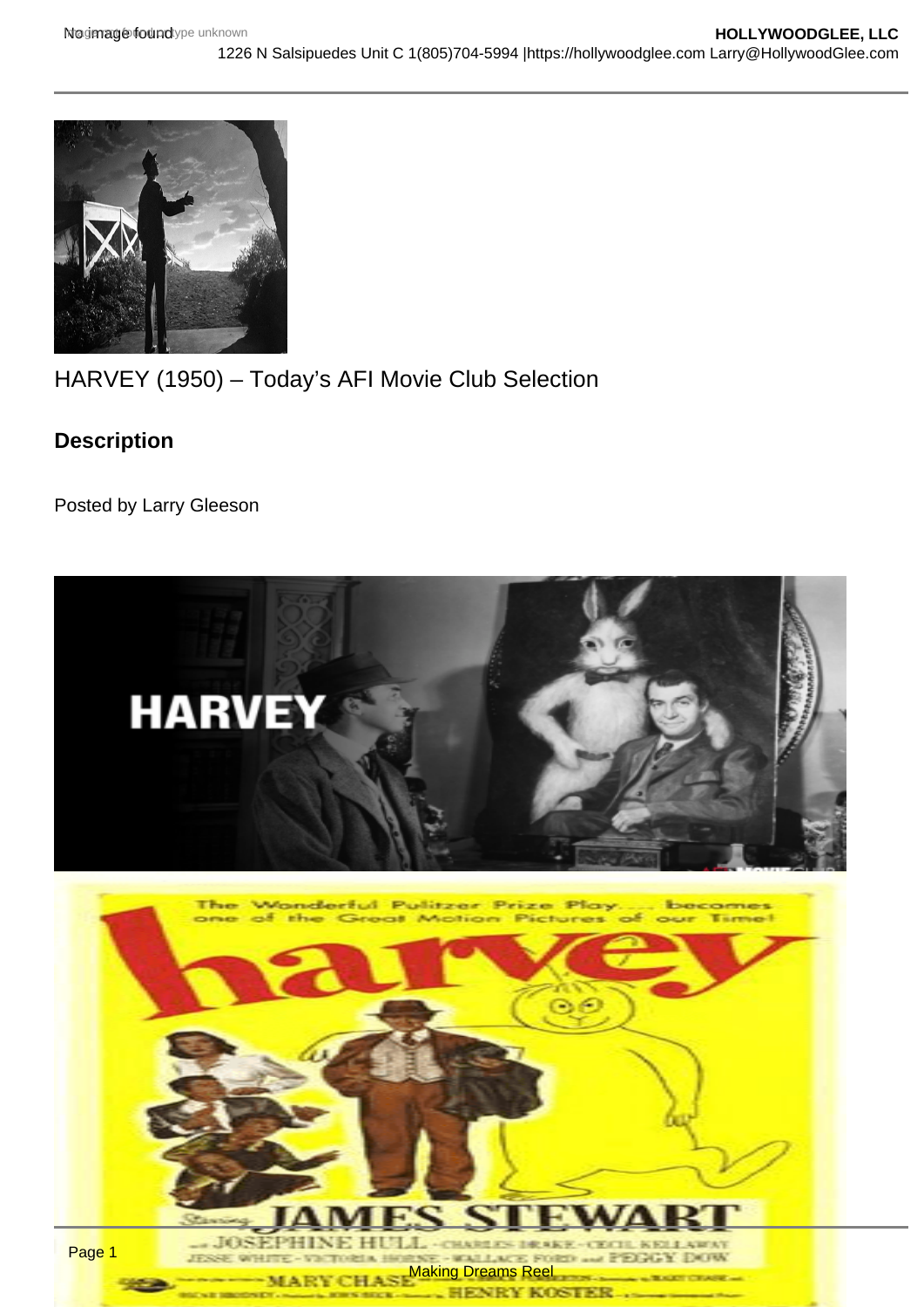isunderstood man with an unlikely companion  $-$  a  $6$ ? 3 1/2? tall white invisible rabbit friend that only he can see – HARVEY (1950) stars AFI Life Achievement Award recipient James Stewart, and was honored among the American Film Institute's ranking of the funniest films of all time. Based on Mary Chase's 1944 play of the same name and directed by Henry Koster, HARVEY, orbits around the unlikely pair – one seen, one unseen – and the ensuing debacle when the man's sister decides to have him committed to a sanitarium. Available on iTunes and Amazon Prime Video.

Until Next time, I'll see you at the movies!

HollywoodGlee celebrating the start of the 2019 AFI FEST presented by Audi. (Photo credit: Larry Gleeson)

## About AFI Movie Club

AFI has created a global, virtual gathering of those who love the movies. As a non-profit, AFI Movie Club is a member-powered organization, dependent upon the support of its movie fans. To support AFI Movie Club please consider [becoming a member](https://www.afi.com/support/?Op=join) or [donating](https://www.afi.com/support/?Op=donate).